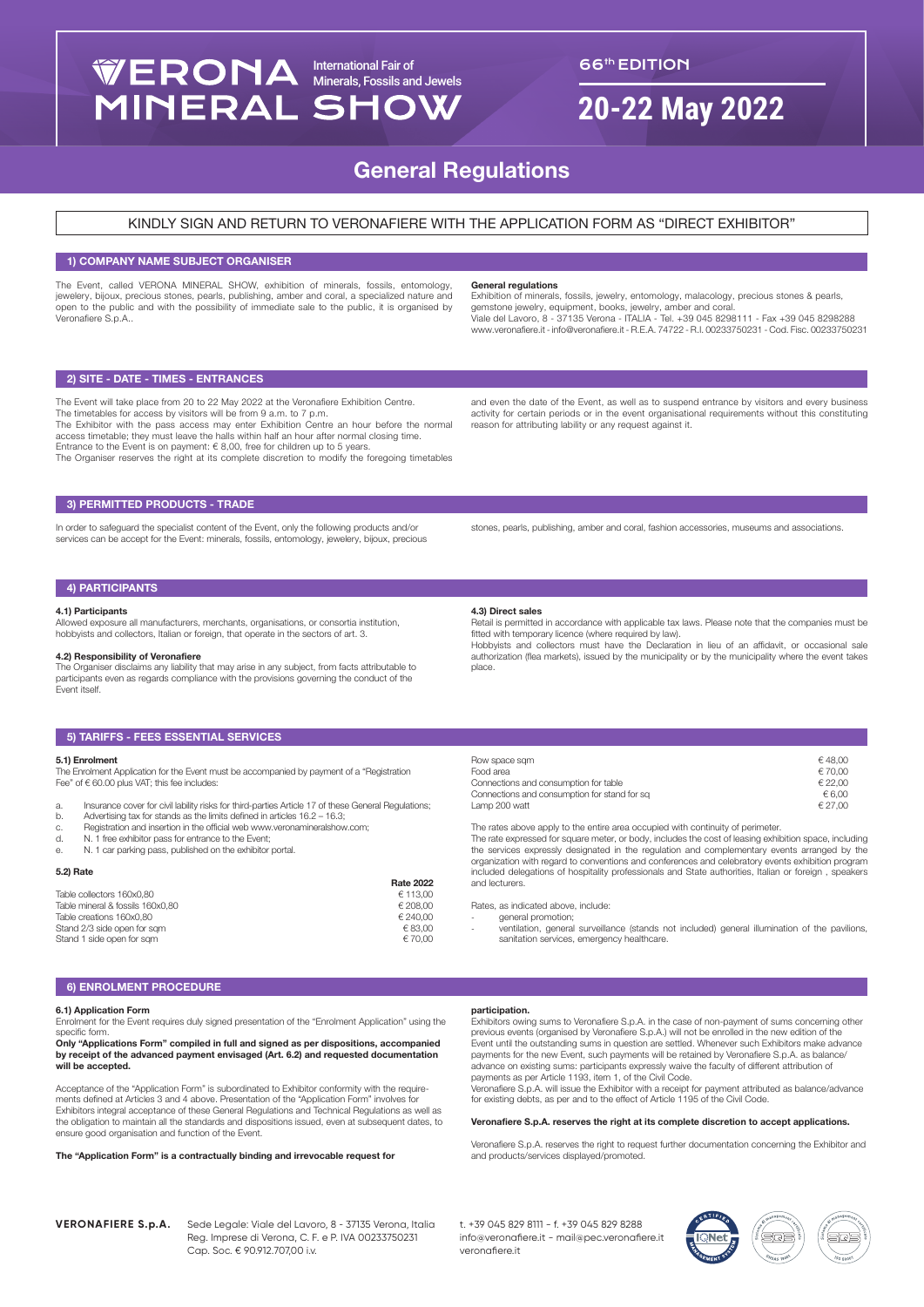In order to safeguard the image of the Event and the qualitative level of items displayed/promoted, Veronafiere S.p.A. hereby reserves the right as a precautionary measure to suspend participation at the Event by Exhibitors involved in penal or administrative proceedings concerning infringements of standards as regards production, commerce and competition of the products until the outcome of such proceedings.

Exhibitors are required to display/promote only the products/services indicated in the "Application Form" in keeping with the trade sectors of the Event, and exclusively in the stands assigned to them.

Veronafiere S.p.A. reserves the right to suspend participation at the Event, and also to close the stand, or terminate relationships with the Exhibitor in the event of non-observance of these standards, without reimbursement of fees paid;

Veronafiere S.p.A. also reserves to right to reimbursement for further damage.

# 7) PAYMENTS

#### 7.1) Payments

Payments must be made, with clear indication of the Exhibitor making them and the Event covered by such payment (excepting the dispositions of Article 6.1) by means of: • Bonifico Bancario presso:

- Unicredit Banca Spa
- IBAN: IT 32 O 02008 05364 000105006503 BIC/SWIFT UNCRITMMORR • Non-transferable circular or bank cheque made out to Veronafiere S.p.A..

#### No payment is valid unless made directly to Veronafiere S.p.A.

Amounts due on sending the Application Form cover the balance payable by the Exhibitor as per and to the effect of Article 1385 Civil Code, unless otherwise envisaged by previous article 6.1. (attribution for payment of prior debits), once the application has been accepted by the Authority.

#### 7.2) Timing

7.2.1) Balance of sums due for show areas Exhibitors must settle the balance of the entire amount due for exhibition areas together with

presentation of the Application Form. In order to take possession of the stand assigned, Exhibitors must present on arrival at the

# 8 )TRANSFER AND WAIVER

Total or partial transfer, even free-of-charge, of stands is absolutely forbidden. Exhibitors who, after presenting the "Application Form" as per Article 6, are unable to attend the Event or require a reduction of the stand already assigned, must notify Veronafiere

### 9) STAND ASSIGNMENT

Acceptance of "Applications Form" and relative assignment of stands are the exclusive competence of Veronafiere S.p.A. that, in conformity with organisational requirements, will assign show areas with particular reference to:

- 1. proper and complete presentation of the "Application Form" and the documentation envisaged by Article 6.2 of these General Regulations;
- 2. date of presentation of the "Application Form" and the documentation envisaged at Article 6.2 of these General Regulations;
- 3. available space;<br>4. any outstanding
- any outstanding payments of the Exhibitor due to Veronafiere S.p.A. for other and previous events;

6.2) Enrolment modes

Proper enrolment in the Event necessarily requires presentation to Veronafiere S.p.A. by the "Enrolment Term" date (9 May 2022) of the following documentation:

- 1. "General Regulations" double-signed in all parts by way of acceptance;<br>"Annlication Form" duly compiled in all parts with specific stamp and signal "Application Form" duly compiled in all parts with specific stamp and signature of the Exhibitor;
- 3. "Copy of bank payment" or a bank and/or circular cheque (see Article 7 below) for the total amount by way of advance payment;
- 4. **Catalogue Form** (with the information to be included in the Official Catalogue);<br>5. One copy of **certificates** proving due **enrolment** in the Chamber of Commerce
- One copy of certificates proving due enrolment in the Chamber of Commerce (Company Register/R.E.A.) only for first-time exhibiting companies.

#### Exhibition Centre the receipt confirming payment of the outstanding balance. N.B. Entrance to the Exhibition Centre will be denied to Companies and/or their staff who are unable to prove effective payment of outstanding balances.

#### 7.2.2) Balance for other services

Payments for other services than essential services must be settled before the start of the Event and in any case in conformity with the dispositions of the individual application forms.

#### 7.2.3) Exit Permits

#### Authorisation to leave the Exhibition Centre, after closing of the Event, with products/assets exhibited and set-up material will only be issued to Exhibitors who have settled payments due to Veronafiere S.p.A.

Exhibitors, their fitters and appointed persons may only leave the Exhibition Centre with any products and materials exclusively on presentation to surveillance personnel of the "Exit Permit" that can be collected at the Offices-Cashier of Veronafiere S.p.A. once all payments due have been settled. These permits are exclusively for internal use and do not constitute receipts or the fiscal documents required by law.

S.p.A. immediately by registered letter with confirmation of delivery receipt. In this case, Veronafiere S.p.A. will withhold the advance as per previous Article 6.2. considering the waiver as non-fulfilment by the Exhibitor.

#### 5. show lay-out of the halls and outside areas.

The requests formulated by the Exhibitor on presentation of the "Application Form" shall be considered as indicative and no case whatsoever may be considered as effective conditions con- cerning the "Application Form".

As regards technical and trade sector requirements concerning show layout, the Authority reserves the right to change or reduce the features of the stand requested and/ or assigned, including transfer to a different area; this shall not entitle the Exhibitor to any indemnity or compensation for any reason whatsoever.

#### 10) STAND SET-UPS

Following the COVID-19 Virus pandemic, Veronafiere has adopted new procedures and behavioral rules that private exhibitors and fitters must comply with during the set-up, development and dismantling phases. These can be consulted on the official website of Veronafiere at the following link https://www. veronafiere.it/info-e-servizi/regolamenti-e-duvri/

## 10.1) Set-up Stage

- Below is the program: • from 17 to 18 May from 7 a.m. to 8:30 p.m., access is allowed to private fitters appointed by
- the exhibitors • on 19 May from 7 a.m. to 4 p.m. only exhibitors can access to exhibit the merchandise products

The spaces not occupied by 4 p.m. on the day before the opening of the event, they are considered abandoned and are intended to be made available to Veronafiere, which can be disposed of at will without any obligation to reimburse.

Access to the exhibition center is granted to exhibitors / fitters in possession of the "fitting pass" valid

for people and vehicles. In the event of a request, the exhibitors or their representatives must provide the surveillance staff with the documentation proving the title of possession and possession of the goods transported.

#### 10.2) Dismantling stage

Below is the program: • from 23 to 24 May from 7 a.m. to 8:30 p.m.

Failing this, Veronafiere reserves the right to dismantle the structures and store the goods, without any liability and at the expense, risk and danger of the defaulting party. After 30 days from the closing date of the event, Veronafiere transfers the unclaimed goods or those remaining in the district to the general warehouses in Verona. The goods remain available to the legitimate owners; every risk and expense, for the transfer and the deposit in the general warehouses, is regulated by the articles. 1787 and ss. of the Civil Code, and is the sole responsibility of the exhibitor. The exhibitor is obliged to return the stand in the state in which it was found at the time of occupation.

Exhibitors must ensure cleaning of their stands; paper and other waste must be placed in the specific containers positioned in the Exhibition Centre at the end of the opening timetable for Event Operators;

#### 11) TECHNICAL AND FUNCTIONAL SERVICES

regulations and standards;

**Operators** 

Veronafiere S.p.A., within the limits of its plant and in accordance with the dispositions of the Technical Regulations, excepting those defined at Article 5.1, can supply - on request by Exhibitors electricity, water, telephones or other specific technical services, reserving every right at its complete discretion to accept or reject such requests in relation to the plant availability.

For such supplies and services, Veronafiere S.p.A. transfers the technical risks and obligations arising from supply contracts to the Companies providing such services.

• do not disturb neighbouring exhibitors and/or Visitors through excessive noise, heat and vibrations; are fitted with safety devices conforming with applicable safety and accident prevention

• Exhibitors must implement all other measures necessary to safeguard Personnel and Visitors/

12) MACHINES IN MOVEMENT - ACCIDENT PREVENTION

any and all other indications in the Technical Regulations must also be upheld.

Only in exceptional circumstances and upon prior authorisation of Veronafiere S.p.A. may the machinery on show be operated, under the exclusive responsibility of the Exhibitor, and provided that such machines accidents, fires, noise, unpleasant odours and the emission of gases or liquids.

Exhibitors may request electrical mains connection at 220/380 volts.

Exhibitors are also required to adhere to the verifications and dispositions defined by current law and regulations in order to obtain necessary permits from competent Authorities.

Overhead loads are absolutely forbidden.

Veronafiere S.p.A. reserves the right to limit and/or prevent the operation of machines that may compromise the safety of Exhibitors and/or Visitors or cause excessive disturbance, even if prior authorisation has been granted.

In any case, Exhibitors must make sure that machinery is equipped with devices designed to prevent 13) SUPPLIES AND SERVICES ORGANISED BY THE EXHIBITOR

Delivery by Exhibitors (or other persons engaged by them) of goods for stand materials must be authorised by Veronafiere S.p.A. and may only be made 7.30-8.30 a.m. Supply vehicles and on-board personnel (on presentation of the "Service Pass") must enter and exit exclusively through Gate D of the Exhibition Centre.

Companies eventually engaged by exhibitors for the supply of goods/services during the Event may access the Exhibition Centre only after registration with Veronafiere S.p.A.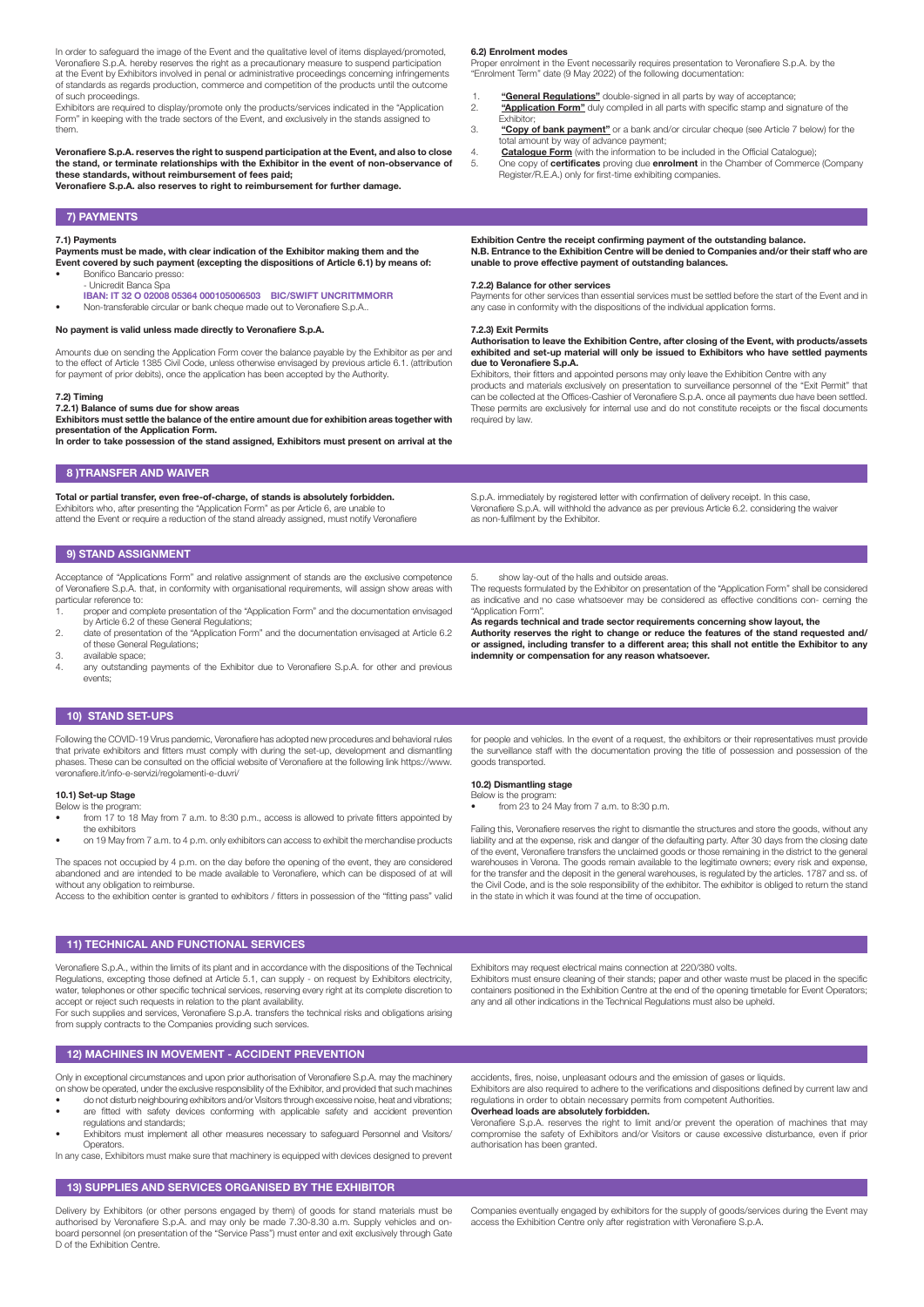#### 14.1) Shipments

Exhibitors are free to use their own shipping agents to perform railway and customs procedures.

The Official Shipping Agent of Veronafiere S.p.A. is also able to perform railway and customs procedures and effect loading/unloading of goods provided that Exhibitors request and book this service in advance directly through the Official Shipping Agent, using the specific form. Kindly note that the Official Shipping Agent applies tariffs, approved in advance by Veronafiere S.p.A.,

indicated in the specific "Goods Handling Booking" form. It is agreed that every legal relationship shall exclusively be entered upon between the Exhibitor and the

Official Shipping Agent.

These services are inasmuch subject to direct confirmation by the Official Shipping Agent. Veronafiere S.p.A. provides only those Exhibitors who have presented a Service request to the Official Shipping Agent with a specific handling area inside the Exhibition Centre, as well as a reserved entrance, for goods loading/unloading operations, that will be performed in accordance with the programming of Veronafiere's Official Shipping Agent.

#### 14.2) Handling in the exhibition centre

Loading/unloading operations inside the Exhibition Centre are exclusively performed by the Official Shipping Agent at the rates indicated in the "Goods Handling Booking" form.

# 15) PHOTOGRAPHY AND REPRODUCTION OF COPYRIGHT MATERIALS

Stands and products display may not be photographed/filmed or in any case reproduced without the authorisation of the Exhibitors in question and Veronafiere S.p.A.

Veronafiere S.p.A. reserves the right to reproduce or to authorise the reproduction of general or

# 16) OFFICIAL ADVERTISING AND PUBLICATIONS

#### 16.1) Exhibitor advertising

Exhibitors may only carry out promotional action on their own stands for their own and represented companies, provided that such action conforms with dispositions of law, public security standards, and the General Regulations and Technical Regulations of Veronafiere S.p.A.

Distribution of catalogues, price lists or other material may be performed by Exhibitor exclusively on their own stands.

#### It is absolutely forbidden to distribute leaflets.

All forms of advertising that in appearance or content involve direct comparisons with other Exhibitors are forbidden (comparative advertising is not allowed). The Authority reserves the right, at its discretion, to prohibit or interrupt the display and/or distribution of promotional/advertising material and/or messages that do not conform with current legislation or which in any case are not appropriate or in keeping with the event itself.

#### 16.2) Posters and signs

Advertising tax for posters and signs less than 3 metres above ground level is borne by Veronafiere S.p.A., which will undertake required procedures in this regard since this service is included in the "Registration Fee".

Poster and signs installed more than 3 metres above ground level are subject to Veronafiere S.p.A. approval, payment of the advertising fee defined by Veronafiere S.p.A and the relative Local Council Tax.

#### 16.3) Audio-Visual Equipment

Promotion/advertising using the viewers appliances, sound-vision, audio and the like with or without

## 17) VIGILANZA - ASSICURAZIONE

# 17.1) General Vigilance

Custody and surveillance of stands is the responsibility of respective Exhibitors, for the entire time the halls are open, during the Event itself and during set-up and dismantling stages. Inasmuch,

Companies exhibiting easily removed objects, are advised to be present on their stands at all times throughout the day. The Organiser, in its own interests and for its own requirements, organises a routine day and night vigilance service in the areas used for the Event, without accepting any responsibility for eventual thefts or damage to the goods/assets on show on the stands or in any case present in the Exhibition Centre.

With reference to Article 134 of the TULPS and to D.M. 269/10 concerning the supervisory activities and transport of cash and valuables, to prevent the occurrence of crimes against property and the person, to the detriment of exhibitors, who in the course of exhibitions displaying valuables or have need to move sums of money, in recommending the maximum attention is invited to take vision of the relevant legislation.

Those rules provide that the handling of significant sums of cash and or the custody of valuable goods are exclusively entrusted to private security firms, in accordance with local regulations, will provide their own staff and adequate means pickup and transport of cash and or supervision in the eventual of exposure value goods.

In reference to art, the 134 TULPS and D.M. 269/10 governing the supervision and transport of cash and valuables in order to prevent the occurrence of crimes against property and the person, to the detriment of exhibitors and exhibitors during trade fairs expose valuable assets or they need to move money, in recommending the maximum attention is invited to review the relevant legislation. Those standards require that significant sums of cash handling and/ or custody assets are entrusted exclusively to private security firms that, in compliance with current legislation, will provide with adequate personnel and means to the specimen collection and transport of cash and/or supervision of any valuables an exposure

#### 17.2) Video-Surveillance

Video surveillance systems are installed throughout Veronafiere S.p.A. They are used for the following purposes:

- 1. security; 2. safeguarding property;
- 3. control of unauthorised access.

Processing of video surveillance data will have the exclusive purposes defined at the previous paragraph. Processing will be performed in terms of total correctness for specific (security, protection of property, control of unauthorised access) and legitimate (as per article 13 of Italian Legislative Decree 196/03 and P.G.P. 8.04.2010) purposes. These concepts are explicitly notified to all interested parties by means of suitable informative posters. Article 4 of Law 300/70 (Workers Statute) is also expressly observed. Veronafiere S.p.A undertakes to uphold the principle of necessity in such processing.

#### 18) BANS AND MISCELLANEOUS

### 18.1) Bans

Over and above the bans already defined in the specific articles of these General Regulations and the Technical Regulations, it is explicitly forbidden to:

- a. make holes, insert nails and/or screws in the walls, ceilings and flooring; apply loads to the structures of the halls; b. exhibit products not included in the "Application Form" and in any case not conforming to the trade
- sectors of the Event, unless specifically authorised by Veronafiere S.p.A.;
- c. circulate with or park vehicles of any kind inside the areas dedicated to the Event; d. park motor vehicles overnight (even in the event of breakdown) inside the Exhibition Centre;
- e. start or cause fires or introduce explosive material, detonating, hazardous or unpleasant smelling

May we remind you that goods unloading and positioning operations must be completed by and no later than 8.00 p.m. on the day before the Event.

#### For further details, kindly refer to the dispositions in the Technical Regulations.

Delivery to the Exhibition centre of "Loads requiring the use of hoisting systems" requires specific prior communication to Veronafiere S.p.A. using the specific "Goods Handling Booking" form.

Kindly note that the Official Shipping Agent cannot accept any obligations to perform loading/ unloading operations not booked through the specific "Goods Handling Booking" form within the deadline indicated. After this deadline, bookings are only accepted with reservation.

Veronafiere S.p.A. reserves the right to authorise eventual use and to verify the technical suitability of hoisting systems eventually used by the Exhibitor.

#### 14.3) Temporary import

Exhibitors must arrange, directly or through their appointed persons, the attainment of authorisations for temporary import from Customs, in accordance with current dispositions; Veronafiere S.p.A. accepts no responsibility/liability in this regard.

In any case, the Official Shipping Agent of Veronafiere S.p.A. is able to perform these procedures and provide all useful information in this regard.

detailed external and internal photographs/films. Cameras of all kinds may only be taken with written permits issued by Veronafiere. into the Event Veronafiere is not responsible for eventual unauthorised reproductions of stands or goods on display.

sound (TV, PC, CD and DVD players, radios, and other large screen) is subject to approval of Organizer. Remember that the dissemination public of video-graphic and multimedia, is mandatory furthermore endorsement S.I.A.E. (S.I.A.E. mark) only to be billed and competence (L. 633 of 22/04/1941 and subsequent amendments; L. 248 of 18/08/2000 and DCPM n. 338 of 11/04/20019. The markings required under law (63/41) they may be directed to the following email: DRMcentralizzato. mfv@siae. it. The relevant forms can be downloaded from the website: www.siae.it ----- For those who use the works ----- Marks (stamps).

For information on legalization and endorsement (S.I.A.E. mark) please consult the site www.siae. it or contact the regional offices.

Live musical performances given during the course of the event will have to be regularized in advance directly at the

#### 16.4) Catalogue and other publications

hafiere S.p.A. declining any and all responsibility for eventual omissions or errors prints and distributes the Official Catalogue.

This publication will include indications concerning Exhibitors whose "Applications Form" duly compiled and accepted by Veronafiere S.p.A. and "Catalogue page" forms have been received within the date envisaged for payment of the balance of amounts for exhibition areas as per previous Article 7.2.1. On payment, Exhibitors may also include, upon prior Veronafiere S.p.A authorisation, other technical or advertising matter; for rates and methods, kindly refer to the specific forms.

Veronafiere S.p.A. can also arrange - again without any responsibility for eventual omissions or errors printing and distribution of other publications of various kinds through which it reserves the right to illustrate and promote the Event at any time and in any sphere in Italy and abroad.

- 
- 
- partially unsupervised overnight and in periods between one exhibition and the next.
- Protection of exhibitors' property overnight during exhibitions.
- general before and after exhibition events.
- 

of extension envisaged by disposition of the Privacy Ombudsman dated 8 April 2010, and will be retained after such period only if offences occur or in relation to investigations by legal authorities or the police. The system is accessible only to authorised persons and is fitted with the minimum safety measures

notices have been installed in areas covered by surveillance.

- are located in places subject to such surveillance or in the immediate vicinity of the cameras;
- 

other purpose.

#### 17.3) Insurance

Veronafiere S.p.A., as indicated at Article 5 above, provides insurance coverage for Exhibitors duly fulfilling the "Enrolment Procedure" (Article 6) and payments due to Veronafiere (Article 7), from the start of the Setup stage to the end of the Dismantling stage, with insurance contracts for the following risks:<br>**- Civil liability for Third-parties - max: € 2,600,000.00** 

VALIDITY: from entrance into until exit from the halls of the exhibition Exhibitors requiring more precise coverage, insurance for higher capital values or different risks may stipulate agreements with their own Insurance Companies or through Veronafiere S.p.A

Purchases Service Tel. 045 8298155 - lorenzini@veronafiere.it, which is available for further and complete information.

Exhibitors in any case have both civil and penal liability for all damage to people and things caused by equipment, structures or anything else present in the areas made available to them, including personal responsibility equally extended to collaborators and/or appointed persons.

- products, or any and all other items in any case likely to cause damage or disturbance; f. distribute advertising material (magazines, catalogues, booklets, brochures, etc.) not related to the
- Exhibitor who, in any case, may only distribute such material in the relative stand area; g. use the Veronafiere S.p.A. brand/trademark without written authorisation;
- 
- h. bring dogs into the Exhibition Centre, except for guide-dogs accompanying blind persons;<br>i. cause harm or disturbance of any kind to the proper holding of the Event, on pain of imm cause harm or disturbance of any kind to the proper holding of the Event, on pain of immediate exclusion from the Exhibition Centre;
- conduct any kind of political propaganda in the Exhibition Centre;
- k. abandon in the Exhibition Centre parts of set-up, carpet tiles, adhesive/canvas tapes or residues of any nature;

Superfluous use and excessive redundancy are therefore excluded. The video surveillance system is required for the following reasons: Safety of persons during exhibition events.

- Protection of Veronafiere S.p.A. property in view of the large exhibition area and halls that remain
- 
- Physical security during assembly and disassembly operations involving stands and equipment in
- General prevention of unauthorised access to the exhibition perimeter and exhibition areas.

Recorded images are not directly visible to third-parties. Conservation of recordings over time is considered useful for attaining the intended result, except in cases

envisaged by Italian Legislative Decree 196/03. As envisaged at item 3.1 of the disposition of the Privacy Ombudsman dated 8 April 2010, appropriate

These notices:

• have a format and a position that ensure total visibility.

Data collected will be used for purposes of security and access control. Data will not be used for any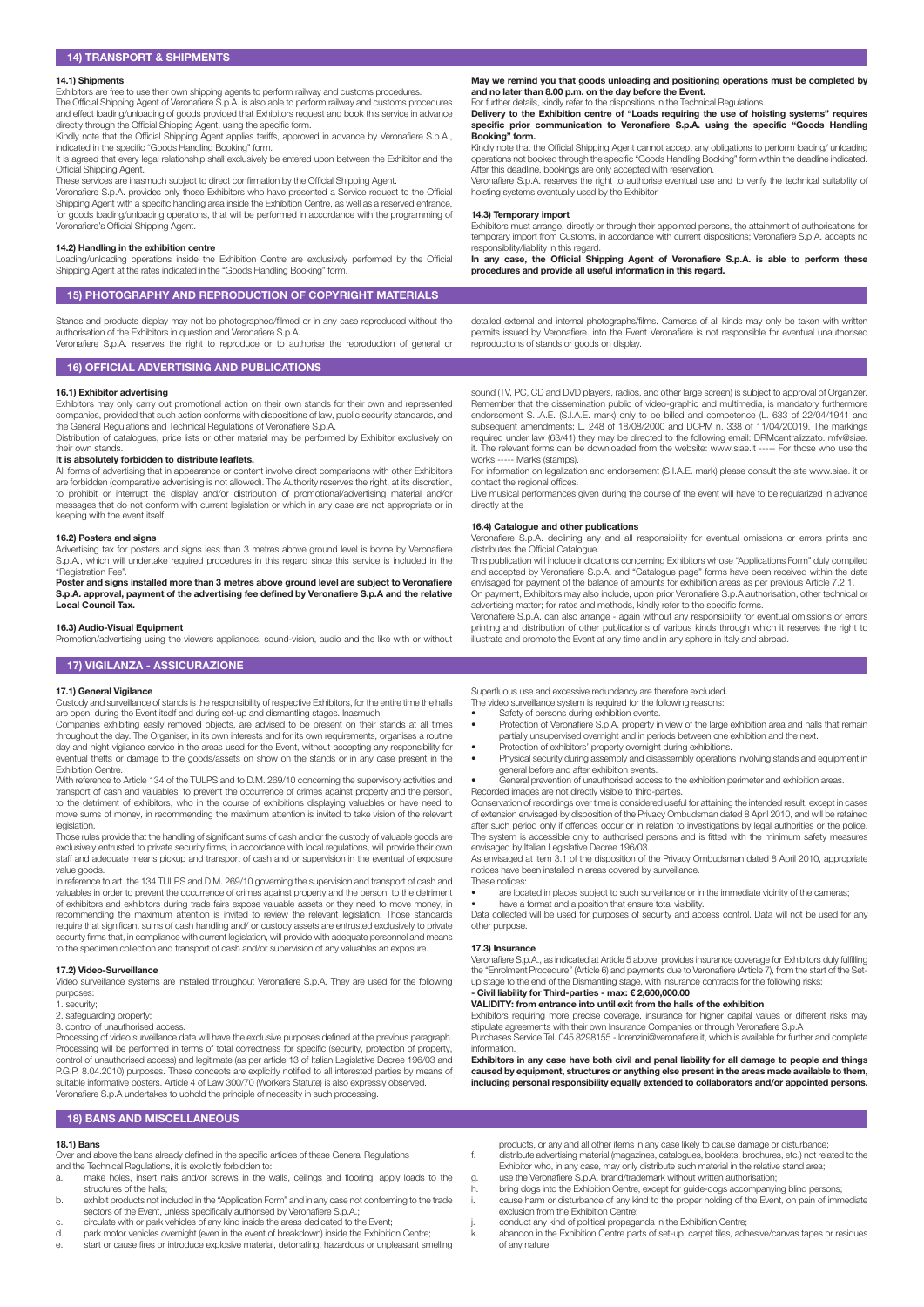- permanence in stands or the Event precinct by Exhibitors, their appointed persons or clients after the closing time of the Event at times other than those authorised, without special authorisation; m. perform any kind of catering activity on stands and in the Exhibition Centre, unless express written
- authorisation is issued by Veronafiere; n. begin dismantling operations before the closing of the Event.

Infringements of the bans in these General Regulations, the Technical Regulations or the dispositions issued by Veronafiere will entitle Veronafiere to resolve contractual agreements with the Exhibitor, as well as to exclude the Exhibitor from the Event without the latter having any right to reimbursement and/or compensation; in any case, Veronafiere reserves the right to claim compensation for any further damage sustained.

#### 18.2) Miscellaneous

1. Exhibitors have both civil and penal liability for all damage to people and things caused by equipment, structures or anything else present in the areas made available to them, including

#### 19) COMPLAINTS AND FORUM

Any claims must be presented in writing to the following address: Veronafiere S.p.A. General

personal responsibility equally extended to collaborators and/or appointed persons.

- 2. The Technical Regulations as well as the standards for technical supplies included in the relative forms are an integral part of these General Regulations.
- 3. Presentation of the "Application Form" and signing of these General Regulations oblige Exhibitors to uphold in full the Technical Regulations that are at immediate disposition through Veronafiere Offices
- 4. Veronafiere S.p.A. reserves the right to define, even in derogation of these General Regulations, appropriate standards and dispositions to ensure proper holding of the Event and performance of internal services. These standards and dispositions are integrally equivalent to these General Regulations and are therefore compulsory.
- 5. In the event of Force Majeur or in any case for causes beyond the control of Veronafiere S.p.A., the date of the Event may be modified without any liability/responsibility on the part of Veronafiere S.p.A. itself.

Right of resolution of the relationship following infringement of Exhibitor obligations;

**Company stamp and signature of Legal Representative**

6. Items not detailed in these Regulations shall refer to the standards of the Civil Code.

Management - Viale del Lavoro 8 - 37135 VERONA. Any and all controversies will be referred exclusively to the Courts of Verona. **Company stamp and signature of Legal Representative** 9) Application Form and right to change show area assigned;<br>10) Waiver of responsibility for projects and set-ups; penalty fo 10) Waiver of responsibility for projects and set-ups; penalty for damage to structures and waiver of responsibility for moving set-up; 10.1) Termination in the event of non-occupation of stands; 10.2) Clearance of stands, expenses and risks of transfer and storage of goods, even c/o Verona General Stores; penalty for non-clearance; 12) Waiver of responsibility for handling machines and accidents; 15) Exemption of responsibility for unlawful reproduction of images; 16.4) Exemption of responsibility for publications;<br>17.1) Exemption of responsibility for vigilance; 17.1) Exemption of responsibility for vigilance;<br>18.1) Right of resolution of the relationship foll 18.2) Right to change the date of the Event;<br>19) Exclusive forum.

As per and to the effect of Articles 1341 and 1342 of the Civil Code, the Exhibitor specifically

- approves the following clauses:<br>4.2) Exemption of res 4.2) Exemption of responsibility for deeds by participants at the Event<br>5.2) Unsupervised parking areas for Exhibitors;<br>6.1) Attribution of payments against pre-existing debts and the right to
- 
- 5.2) Unsupervised parking areas for Exhibitors; 6.1) Attribution of payments against pre-existing debts and the right to suspend and
- resolve the relationship in the event of non-observance of Exhibitor obligations
- 7.1) Advance confirmation deposit;<br>
7.2.2) Right to suspend access to the Right to suspend access to the Exhibition Centre if proof of payments due is not presented;
- 7.3) Exit Permits;
- 8) Penalty for non-participation at the Event:

Data

# 20) INFORMATION NOTICE REGARDING THE PROCESSING OF PERSONAL DATA RELATED TO CONTRACTS WITH CLIENTS IN ACCORDANCE WITH EU REGULATION 2016/679 ("GDPR")

Pursuant to Legislative Decree no. 196/2003 of the Personal Data Protection Code, Veronafiere S.p.A., as Data Controller, provides you some information regarding the use of personal data.

# 1. Purposes of processing

Personal data are processed within the institutional activity of the Entity, for the following purposes:

- a) purposes for which the applicant is not required to give consent:
- purposes strictly related to the management of actual and/or potential customer relationships (e.g. acquisition of preliminary data at the conclusion of a contract; carrying out tasks and services on the basis of the obligations arising from the contract, etc.) and credit protection (assignments to debt collection companies, factoring companies and/or banks);
- purposes connected with the obligations under laws and regulations as well as regulations issued by perpetities with these competences (e.g. Fiscal regulations, statistics regulations, etc.);

b) purposes connected to the development of the Veronafiere S.p.A., for which the data subject has the right to give or deny consent. This category includes the following activities:

- developing customer profiles;
- sending of communications, information, newsletters, research, and advertising materials, even customized, regarding the exhibitions organized by the Entity and performance of market surveys using automated contact means (email, fax) as well as traditional contact means (paper mail, operator-assisted phone calls);
- sending of communications, information, newsletters, research, and advertising materials, even customized, regarding specific products and services of others using automated contact means (email, fax) as well as traditional contact means (paper mail, operator-assisted phone calls).

**2. Personal Data Provision**<br>The provision of data to achieve the purposes of processing specified in paragraph 1 a) of the information is required. In the event of failure it will not be possible to conclude the contract and perform the services required by you. The provision of data to achieve the purposes of processing specified in paragraph 1 b) of the information is optional. In the event of failure there will not be consequences in relation to the conclusion of the contract or to the services required.

# 3. Processing modalities

The processing of personal data is carried out through computer and manual tools, in a way strictly coherent with the purposes set out above.

#### 4. Categories of subjects to whom the data may be communicated

To achieve the purposes of processing specified in paragraph 1 of this information, your personal data may be processed by the employees and associates of the Veronafiere S.p.A. as persons in charge of the processing and data processors.

For carrying out the activities listed in paragraph 1 a) Veronafiere S.p.A. also addresses to:

a) Companies/enterprises/external companies carrying out activities closely related to the management of the relationship between Veronafiere S.p.A. and the customer. These mentioned above act as data processors. The data processed by these companies have the following purposes:

- provision of services relating to the exhibitions (organizational, technical, logistics, insurance, etc.);
- printing of the official catalogs of exhibitions; • printing, mailing, posting and delivery of customer communications;
- on behalf of the Veronafiere S.p.A., acting as agents, brokers or similar roles, promotion of the acquisition of visitors and exhibitors to shows and events;
- on behalf of the Veronafiere S.p.A., promotion of services related to the trading activity of visitors and exhibitors.

b) Companies/enterprises/external companies carrying out activities closely related to the management of the relationship between Veronafiere S.p.A. and the customer. These mentionedabove act as data controllers:

- 
- subjects providing for the supervision and safety of the exhibition centre of Verona; individuals and/or companies performing debt collection, factoring companies, banks.

To achieve the purposes of processing specified in paragraph 1 b) Veronafiere S.p.A. also addresses to: a) Companies/enterprises/external companies or subsidiary of Veronafiere S.p.A. performing activities functional to those Veronafiere S.p.A. that operate as data processors.

- This latter is performed by these entities for the following purposes: send to customers communications, information and advertising material regarding the exhibitions annually organized by Veronafiere S.p.A.;
- send to customers communications, information and advertising material regarding products or

services of third parties; clients. • on behalf Veronafiere S.p.A., carry out market surveys on representative samples of

5. Scope of dissemination

Exclusive forum.

In the event of a successful conclusion of the contract for the participation in exhibitions, in accordance with what is expressly provided in the General Rules, the organization will include personal data in the Official Exhibition Catalogue, which will be nationally/internationally disseminated.

The data provided by the exhibitors may be disseminated by Veronafiere S.p.A., through it media, including multimedia. These data will allow visitors and exhibitors to detect the position of the stands at each event and get to know the product and/or exhibition details related to the exhibitor.

# 6. Rights under article 7 of Legislative Decree no. 196/2003

We inform that article 7 of the abovementioned Decree allows for specific rights. In particular, the data subject can get by the Data Controller the confirmation of the existence or not of personal data and that these data are communicated in an intelligible form. The data subject may also request to know the origin of the data as well as the logic and purposes upon which the processing is performed, to obtain the cancellation, transformation into anonymous form or blocking of data processed in violation of the law, and the updating, rectification or, if interested therein, integration of the data. The data subject may oppose, in whole or in part, on legitimate grounds, to the processing of personal data concerning him/her, even though they are relevant to the purpose of the collection, to oppose free of charge, in whole or in part, to the processing of personal data concerning him/her, where it is carried out for the purpose of sending advertising materials or direct<br>selling or else for the performance of market surveys or commercial communication performed through automated contact means (email, fax) as well as traditional contact means (paper mail, operator-assisted phone calls). If you should prefer the processing of your personal data carried out for the aforementioned purposes to be performed through traditional contact means only, you may oppose to the processing of your personal data performed through automated contact means. To exercise these rights please contact the Data Controller by sending a notice to the address below or at privacy@Veronafiere.it.

# 7. Data Controller and Data Supervisor

The Data Controller is Veronafiere S.p.A. with registered office in Viale del Lavoro n. 8 37135, Verona (VR) - Italy; Phone: 045 8298111 - Fax: 045 82 98 288. Email: info@Veronafiere.it.

The Data Supervisor is the Manager of Human Resources Organization and Systems. The complete list of data processors is available at the Data Controller.

*Last update: january 2017.*

# **CONSENT**

In relation to the information given in accordance with article 13 of Legislative Decree no.

196/2003, we express our consent to (tick/flag the appropriate box):

develop customer profiles;

 $\square$  send communications, information, newsletters, research, and advertising materials, even customized, regarding the exhibitions organized by Veronafiere S.p.A. and perform market surveys using automated contact means (e-mail, fax) as well as traditional contact means (paper mail, operator-assisted phone calls); □ send communications, information, newsletters, research, and advertising materials, even customized,<br>regarding specific products and services of others using automated contact means (e-mail, fax) as well as traditional contact means (paper mail, operator – assisted phone calls).

Any claims must be presented in writing to the following address: Veronafiere S.p.A. General Management - Viale del Lavoro 8 - 37135 Verona. Any and all controversies will be referred exclusively to the Courts of Verona.